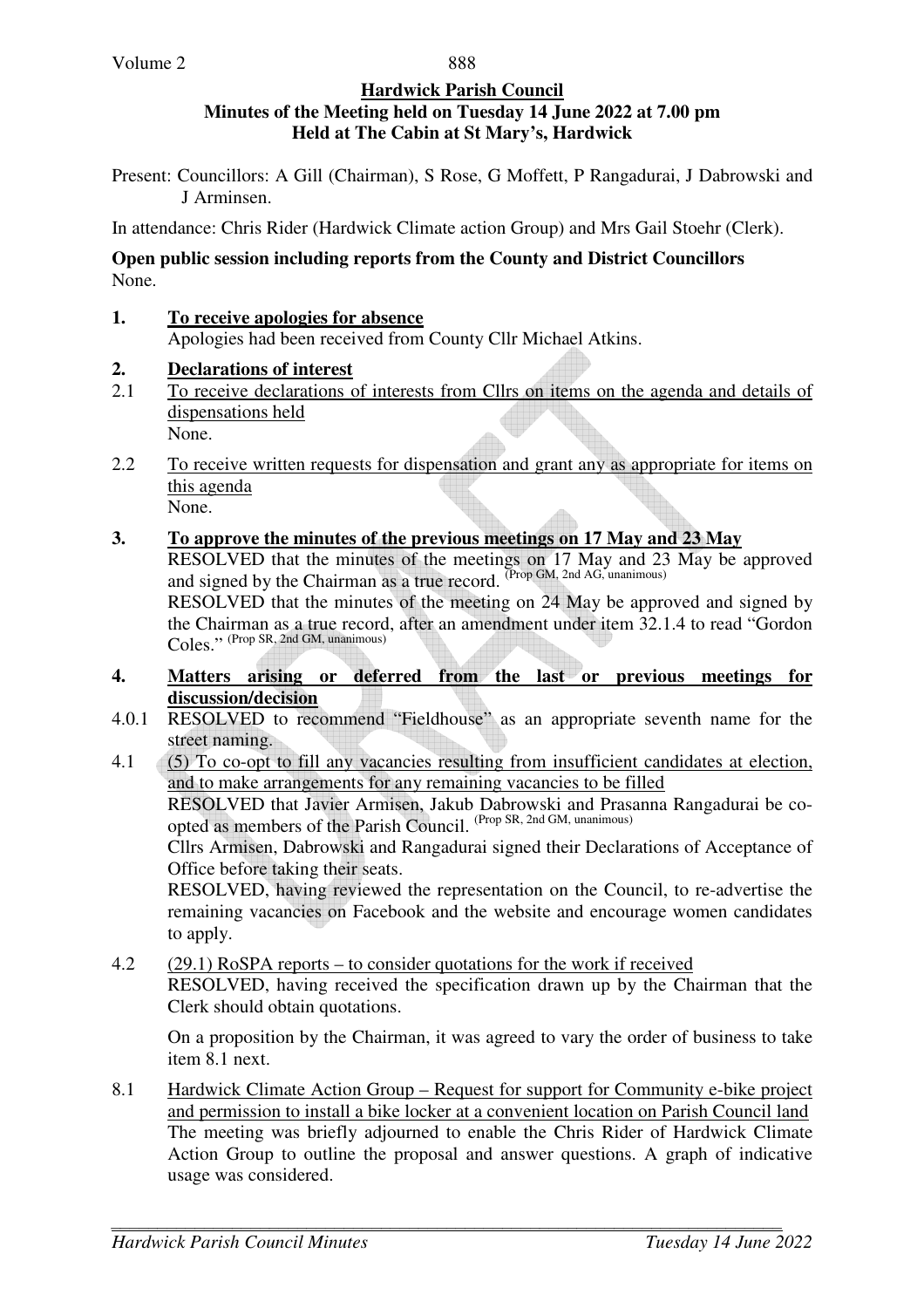The meeting resumed.

 RESOLVED to support the grant application and allow an area of land by the skate park to be used for a bike locker on the proviso that the scheme will be monitored for twelve months and removed at no cost to the Parish Council if the scheme is unsuccessful. (Prop AG, 2nd JD, unanimous)

RESOLVED that the grant application should be submitted by the Hardwick Climate action Group in the Parish Council's name.

4.3 (29.1) To consider quotations for repair of the broken swing at Egremont Road if received

RESOLVED to accept the quotation from RPM for £280.00 plus VAT to repair the broken swing.. (Prop AG, 2nd JD, unanimous)

- 4.4 (34.2) CCC Transport Strategy Stakeholder Engagement Survey (deadline 19 June) RESOLVED given that the survey was a draft, to wait until the next consultation for the Parish Council to respond, but that individual members may submit their views if they wish. (Prop AG, 2nd GM, unanimous)
- 4.5 (8.1 of 26.4.22) Resident request that their Christmas tree be planted in the green space adjacent to the "cut through" pathway between Limes Road and Laxton Avenue, or perhaps near or in the church yard – to consider proposal for location near the new Village Hall

 RESOLVED to thank the resident for their offer and Mr Giddings for his suggestions but to decline the offer. (Prop SR, 2nd JD, unanimous)

4.6 (4.6 of 26/04/22) The Millers Way project RESOLVED to accept the quotation from John Cobb for £30,150 plus VAT subject to insurance, references, and meeting the specification in full at the price indicated. <sup>(Prop</sup> AG, 2nd GM, unanimous)

## **5. Finance, procedure and risk assessment**

5.1 To consider any quotes for urgent work required because of risk and Clerk's use of delegated powers

None.

5.2 To receive play areas and skate park inspection reports and consider if any work is required

RESOLVED to send the litter picker's contact details to the Chairman who speak with Mr Turner and also will carry out the inspections in time for the next meeting.

## 5.3 To receive the financial report and approve the payment of bills

RESOLVED that the payments as listed as below in the finance report should be paid, plus Alan Everitt £30.66 (plaques and screws for the new benches), and James Wakeling £150.00 (installation of the benches). <sup>(Prop SR, 2nd GM, unanimous)</sup>

| <b>Salaries and Pensions</b>            | £776.27  |
|-----------------------------------------|----------|
| Corido (Jubilee plaque)                 | £50.00   |
| <b>NBB Recycled Furniture (Benches)</b> | £1152.00 |
| JAF Graphics (Wildlife crossing sign)   | £63.00   |
| LGS Services (Admin support)            | £1476.36 |
| SCDC (Election fees) (DD)               | £135.00  |
| RH Landscapes (Grass cutting)           | £780.00  |

Credits, including the SCDC Community Chest grant for the Jubilee notice board and SCDC S106 money for Capstone Fields Community Facilities, were noted.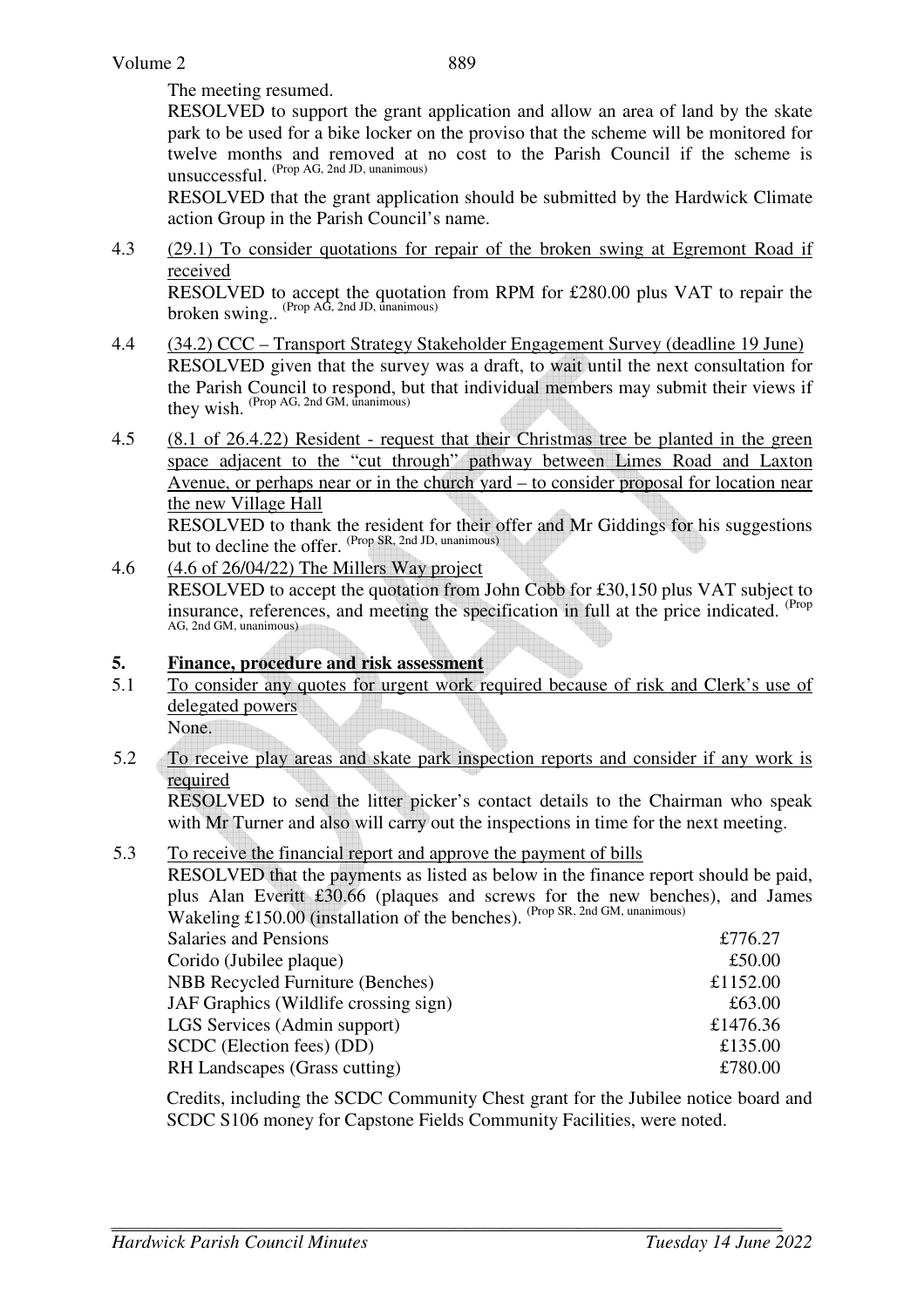Volume 2

890

5.4 To carry out a review of the effectiveness of the system of internal control that has been in place during the year under review (between 1 April 2021 and 31 March 2022)

RESOLVED that the Council's system of internal control was satisfactory.

- 5.5 To prepare the Annual Governance Statement (Section 1 of the Annual Return) RESOLVED that statements 1-8 in the Annual Governance Statement be all answered "Yes," apart from Question 9 (Trusts) which was not applicable.
- 5.6 To approve the Annual Governance Statement by resolution RESOLVED that the Annual Governance Statement be approved and signed by the Chairman and the Clerk on the Council's behalf. (Prop AG,  $\overline{2}$  and SR, carried with  $\overline{3}$  in favour and 3 abstentions)
- 5.7 To consider the Accounting Statements (Section 2 of the Annual Return) The Accounting Statements were considered.
- 5.8 To approve the Accounting Statements by resolution RESOLVED to send a printed set of accounts to Cllr Rose to look at and to enable him to ask questions of the RFO. RESOLVED that the Accounting Statements be approved subject to the Clerk providing satisfactory answers to any questions raised by Cllr Rose. (Prop AG, 2nd SR, carried with 3 in favour and 3 abstentions)
- 5.9 To ensure that the Accounting Statements are signed and dated by the person presiding at the meeting RESOLVED that the Accounting Statements be signed and dated by the Chairman on the Council's behalf.

# **6. Planning Applications and Decision notices and tree works applications**

- 6.1.1 21/01832/CONDN Land south of St Neots Road Submission of details required by Condition 14 (Construction ecological management plan) of planning permission 21/01832/FUL Noted.
- 6.1.2 21/01832/CONDO As above, Condition 13 (Biodiversity enhancement strategy) Noted.
- 6.1.3 21/01832/CONDP As above, Condition 17 (Landscape and ecological management plan) Noted.
- 6.1.4 21/01832/CONDQ As above, Condition 15 (Conservation of habitats) Noted. RESOLVED that Cllr Rose should contact James Fisher and Chloe Huston regarding the biodiversity enhancement strategy.
- 6.2 SCDC and appeal decision notices to note
- 6.2.1 S/1719/18/COND15 Plot of land behind St Mary's Church off Main Street and adjacent to The Rectory and The Old School House (48) – Refuse to discharge condition
- 6.3 Tree works applications None.

On a proposition by the Chairman, it was agreed to revert to item 5.1.

5.1 To consider any quotes for urgent work required because of risk and Clerk's use of delegated powers

 RESOLVED to seek a quotation to cut back the tree at the corner of the Recreation Grounds as the Football Club had requested the works be carried out.